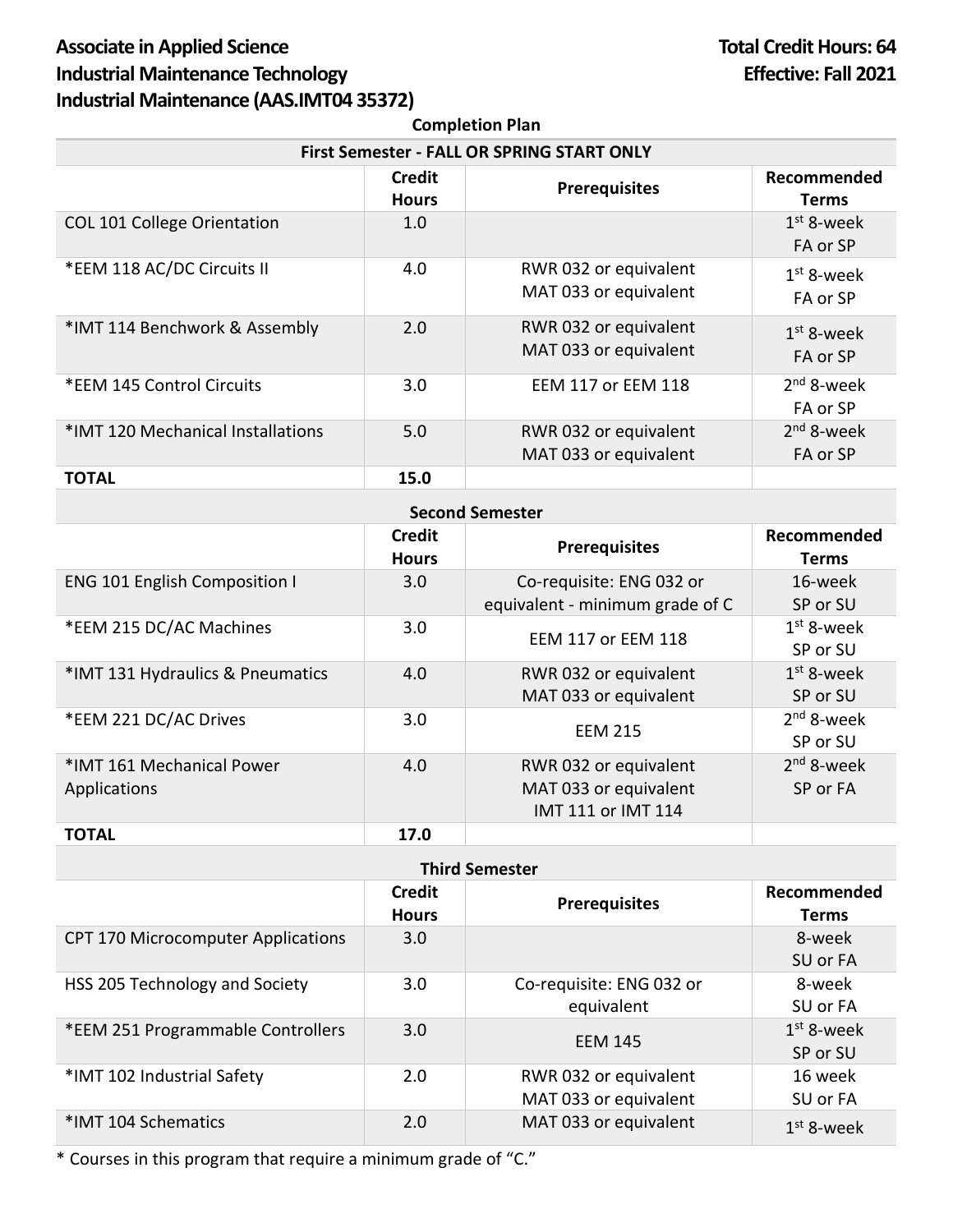## Associate in Applied Science **Total Credit Hours: 64 Industrial Maintenance Technology Effective: Fall 2021 Industrial Maintenance (AAS.IMT04 35372)**

| <b>Completion Plan</b>                                                     |                               |                                                |                             |  |  |  |
|----------------------------------------------------------------------------|-------------------------------|------------------------------------------------|-----------------------------|--|--|--|
|                                                                            |                               |                                                | SU or FA                    |  |  |  |
| *EEM 250 Programmable Logic<br><b>Controllers</b>                          | 4.0                           | <b>EEM 145</b>                                 | $1st$ 8-week<br>SU or FA    |  |  |  |
| <b>TOTAL</b>                                                               | 17.0                          |                                                |                             |  |  |  |
| <b>Fourth Semester</b>                                                     |                               |                                                |                             |  |  |  |
|                                                                            | <b>Credit</b><br><b>Hours</b> | <b>Prerequisites</b>                           | Recommended<br><b>Terms</b> |  |  |  |
| ECO 101 Basic Economics OR<br>PSY 105 Personal/Interpersonal<br>Psychology | 3.0                           | Co-requisite: ENG 032 or<br>equivalent         | 16-week<br>FA or SP         |  |  |  |
| <b>MAT 155 Contemporary Mathematics</b>                                    | 3.0                           | MAT 033 or equivalent<br>Minimum grade of C    | 16-week<br>FA or SP         |  |  |  |
| *WLD 142 Maintenance Welding                                               | 3.0                           | RWR 032 or equivalent<br>MAT 033 or equivalent | 16-week<br>FA or SP         |  |  |  |
| *CIM 241 Automated Manufacturing<br>Equipment                              | 4.0                           | EEM 250 or EEM 251, EEM 221                    | $2nd$ 8-week<br>FA or SU    |  |  |  |
| *EEM 271 Sensors & System<br>Interfacing                                   | 2.0                           | <b>EEM 117 or EEM 118</b>                      | $2nd 8$ -week<br>FA or SU   |  |  |  |
| <b>TOTAL</b>                                                               | 15.0                          |                                                |                             |  |  |  |